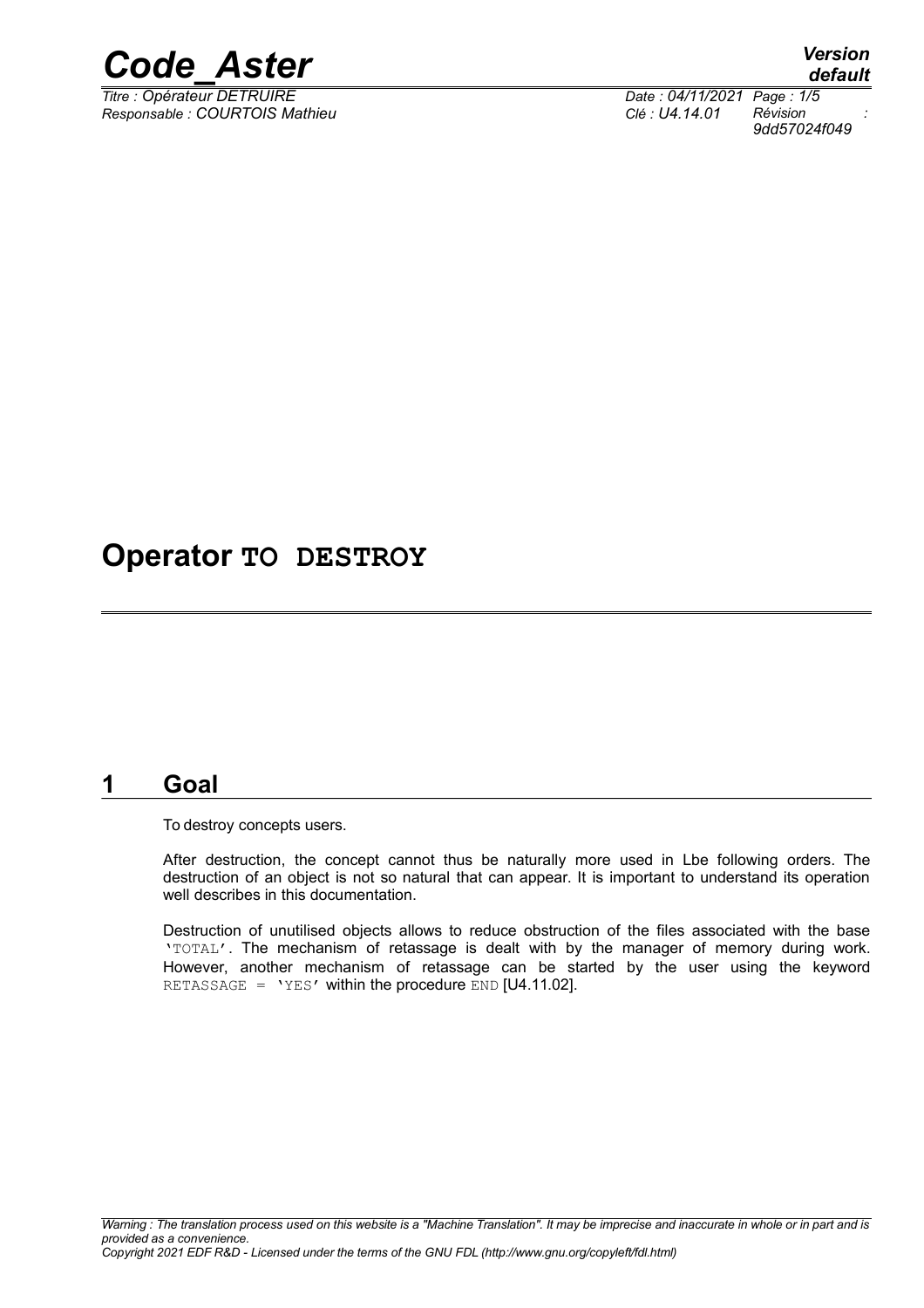# *Code\_Aster Version*

*Responsable : COURTOIS Mathieu Clé : U4.14.01 Révision :*

# **2 Syntax**

| TO DESTROY | NAME                          | $=$ 1co,      | $[1 \text{ co}]$ |
|------------|-------------------------------|---------------|------------------|
|            | $\Diamond$ INFORMATION = / 1, | $\frac{1}{2}$ |                  |
|            |                               |               |                  |

### *Thate : 04/11/2021 Page : 2/5*<br>*Clé : U4.14.01 Révision 9dd57024f049*

*default*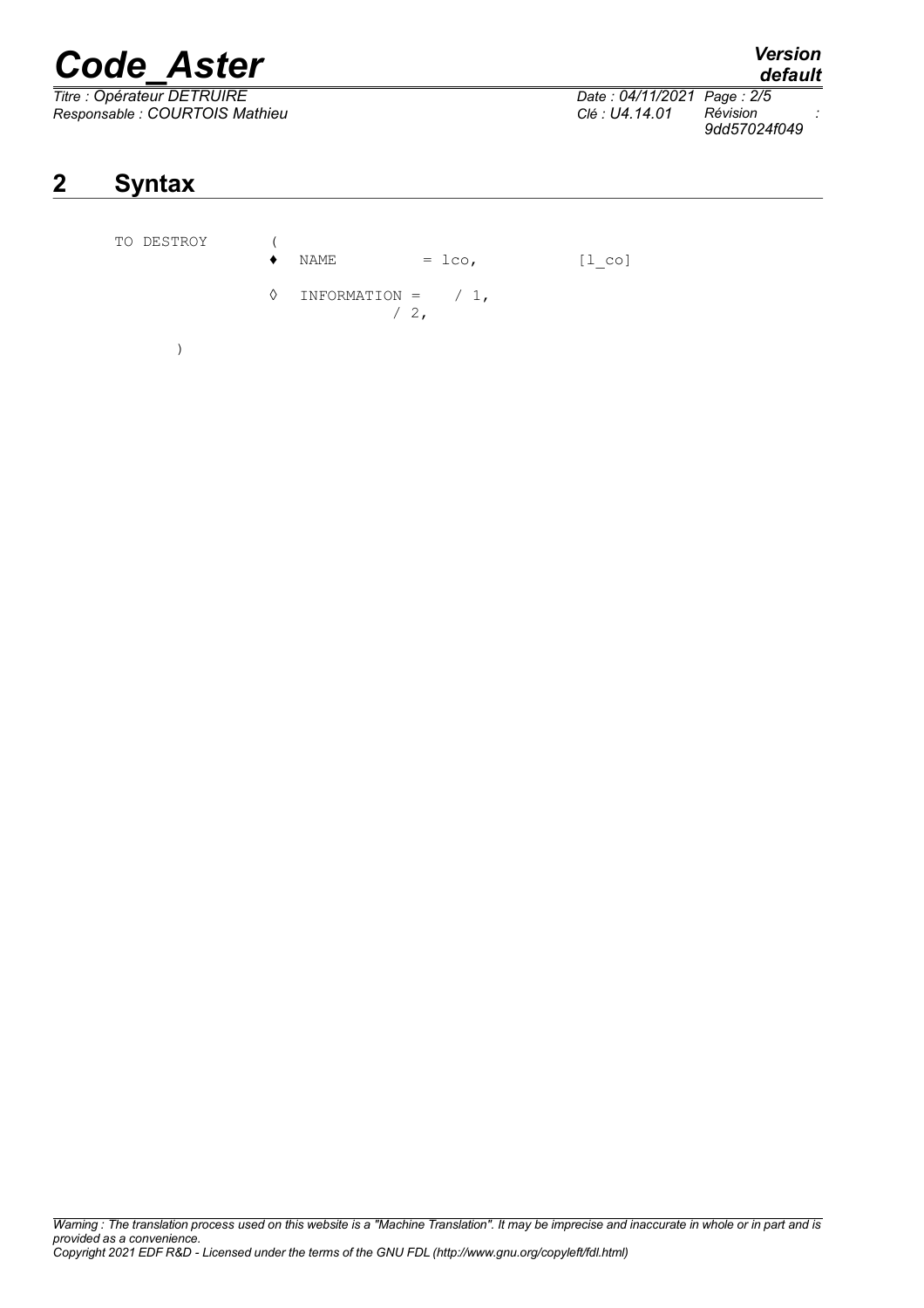# *Code\_Aster Version*

*Responsable : COURTOIS Mathieu Clé : U4.14.01 Révision :*

*Titre : Opérateur DETRUIRE Date : 04/11/2021 Page : 3/5 9dd57024f049*

### **3 Operands**

#### **3.1 Keyword NAME**

 $\triangleleft$  NAME =  $lco$ 

List of objects to destroy. One removes all the direct references to the objects provided in the context where TO DESTROY is called upon. See below detailed operation.

#### **3.2 Operand INFORMATION**

◊ INFORMATION = information

If INFO=2, the list of the destroyed objects is printed in the file MESSAGE.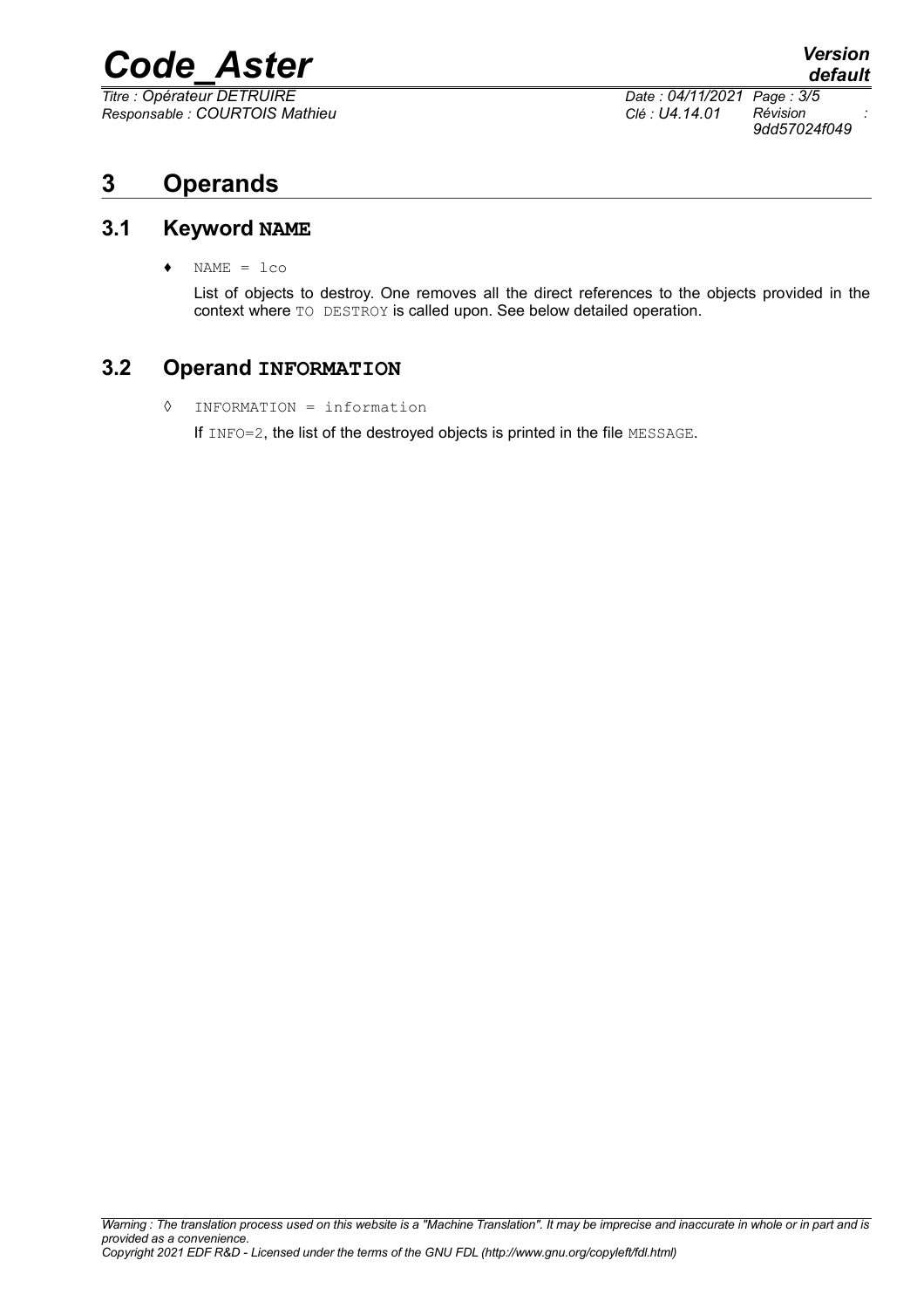# *Code\_Aster Version*

*Responsable : COURTOIS Mathieu Clé : U4.14.01 Révision :*

*Titre : Opérateur DETRUIRE Date : 04/11/2021 Page : 4/5*

*9dd57024f049*

*default*

## **4 How does the destruction function?**

#### **4.1 Example**

One creates a list of realities of name listr  $listr = DET LIST REEL$  (...)

One destroys the concept of name listr TO DESTROY (NOM=listr)

Let us note that to re-use the same variable Python  $listr$  the same effect has as  $TQ$  DESTROY.

#### **4.2 In detail**

The objects created by code aster (a grid, a result) are Python objects. TO DESTROY remove the references to the object in the command set. Python removes really this object when there is no more reference towards this object.

Let us take the example:

```
mesh = LIRE_MAILLAGE ()
alias = mesh
lst = [mesh]
```
An object was created *grid* , mesh is a variable which reference (or "which gives access to", or "which points towards") this object. alias is a variable which reference the same object.  $1st$  is a list, created with the operator [], who contains only one element, and this element reference also the same grid object.

If one makes:

TO DESTROY (NOM=mesh)

All the direct references towards the grid object are removed command set.

Thus, variables mesh and alias are removed.

Moreover, during the execution, one sees: Suppression of the reference: 'mesh' Suppression of the reference: 'alias'

On the other hand, the reference via the list is not seen (it would be necessary to traverse all the types of objects!) and thus, in accordance with the operation of Python, the grid object is not actually destroyed since there exists still a reference towards this object.

```
If the list is removed:
    del lst
or the element of the list:
    del lst [0]
Then there is no more reference towards the object which is then actually destroyed. One can see:
    Deleting 00000004 <MAILLAGE_SDASTER> mesh
```
Let us note that:

TO DESTROY (NOM= lst [0] )

would have had exactly the same behavior (suppression of mesh and alias but not of  $1st [0]$ ) because one passes the object to TO DESTROY and not the list lst or index 0.

There would be also the same behavior with a dictionary containing a grid object or any object referring the grid.